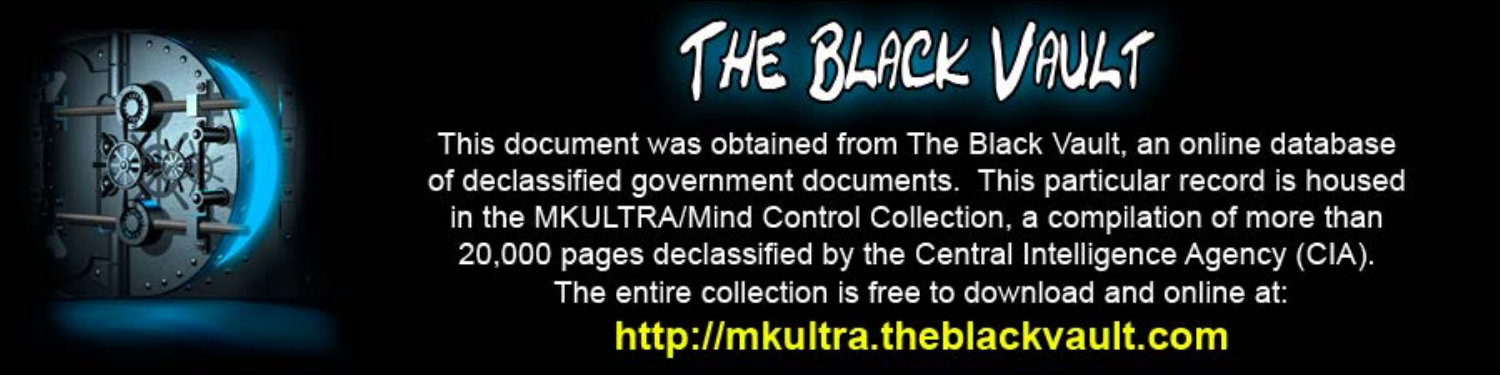$A/B$ ,  $7,61,32$ 

31 Janusry 1946

MEMORARDUM FOR THI, FILE **SUBJECT:** TD EXTERIAL

 $\beta$ 

 $CY/3$ of the dis-L. cussed with and myself this date the potentialities and usages of subject drug. The drug, a derivitive of hashish, is a clear, odorless, tasteless oil which is not miscible in any liquid except alcohol or similar products. Accordinaly, it cannot be used in a drink, as it retains a clobular form, and being heavier than water will sink to the bottom. If vigorously shaken in a liquid it will separate into tiny droplets and remain in a state of vifible suspension until the droplets gradually sink. I is now experimenting with the preparation of a tincture which will permit insertion into a drink. liqwever, the drug can easily and effectively be inserted into cigarettes or food with good results.

The normal minimum dosage of 1/100 c.c. can be  $2.$ placed in a cigarette by use of a hypodermic needle, later described in detail. The needle is inscried lengthwise to a depth of about one inch and slowly withdrawn as the plunger is depressed, thus depositing the drug eventy throughout that portion of the cigarette certain to be smoked. This can To insure being ingested. be done sen toth end of a clearette, Care should be taken to insert the needle in such a way as to prevent the oil from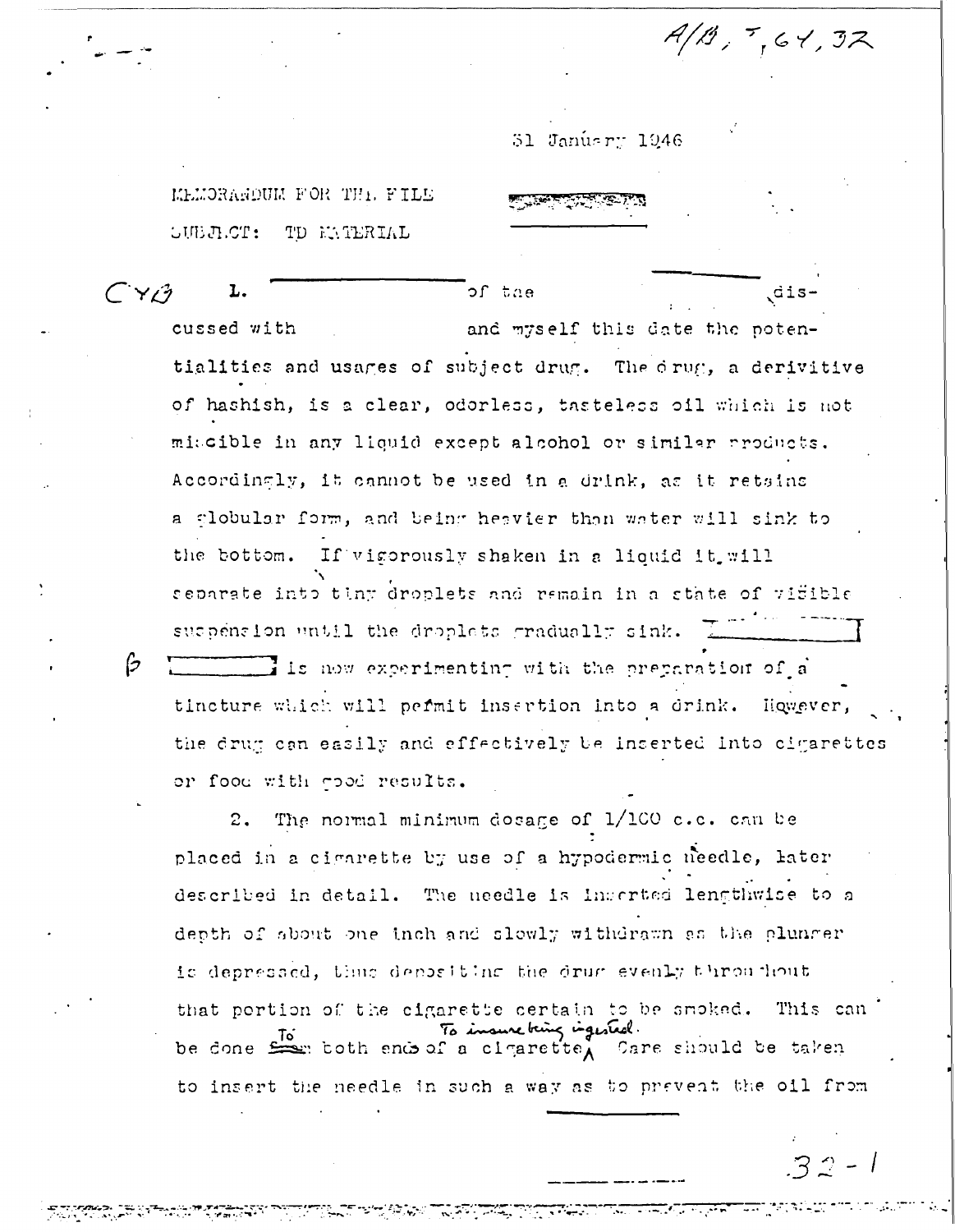seeping through and staining the paper. When administered by cigarette, if the subject receives most of the dosage, reaction should appear in about 15 minutes. This is the fout it varies depending on whether the subject inhabes, merely p quickest method of producing A reaction, when taken thus the reaction should last anywhere from one half to one and Then taken in food (potatoes, butter) the a half hours. reaction is slower and might be expected after about one hour, and can be expected to last about one hour. In either case if a full but not excessive dosage is received, and if the subject has previously been brought to a state of relaxed sociability and friendliness, it can be expected that the normal inhibitions will be lessened to an extent whereby astute and indirect questioning or discussion may alieit the information desired. Full advanatage should be taken of the fact that the subject will probably want to do all of the talking himself, and therefore, an effort should be made to cause the subject to bring up the topic desired, rather than by the interroga tor bringing the matter up directly. When properly administered the drug does not gause unconsciousness, sickness or other discomfort. It does not leave a ' memory gap covering the period of the effect. The subject subsequently may be expected to feel remorse, embarrassment or alarm over things he knows he has said. Therefore, considerable thought must be given to possible undesirable

- ៈ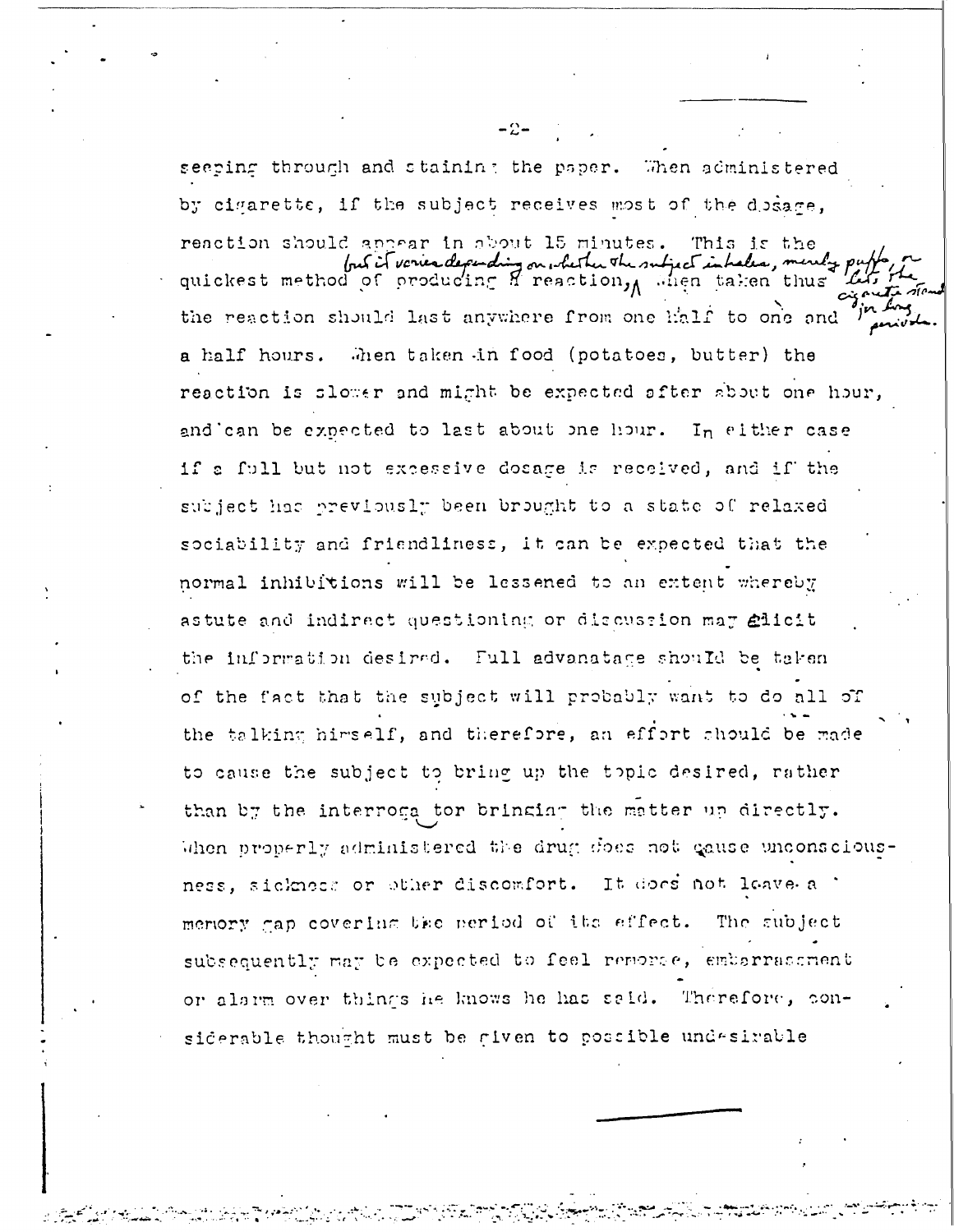reactions on the part of subject following his recovery from the effects of the drug. It is possible that such a reaction might outweigh the benefits to be cained by the use of the drug.

3. In connection with the choice of an opportune time to use this drug, it must be remembered that subject must be prepared for effective usage by creating a friendly and sympathetic basis for a discussion which should extend over a period of several hours. It must not be used on a hostile subject, or one who, although friendly, might definitely be on his guard acainst revealing information against his interests, or otherwise unduly suspicious concerning the reason for the interview or discussion. In other words, considerable time, probably extending over several meet/lings discussions, chould be spent in cultivating subject to an extent whereby the best possible environment is brought about for the use of the drum.

4 Recarding equipment and its use in the field, it would seem desirable and necessary that a cover be arranged to. explain the presence of a hypolermic cyringe and needle. To accomplish this, the person in whose care the drug pud equipment is entrusted should be covered by a story, backed by documentary medical evidence if necescary, which indicates that he is receiving insulin shots, self administered, allergy -

٣ أَيْتُ مِنْ أَنْفُسْ وَالْأَرْضَاءَ إِلَيْهِ الْمَرْكَبَةِ مِنْ الْأَرْضِةِ ۚ أَرْجَعَةَ مَا يَرْبَعُونَ إِلَ<br>الْأَرْضَاءَ الْمُرْكَّبَةُ وَالْمَرْضَةُ وَالْمُرْضَافِينَ وَالْأَرْضِيَةِ ۚ إِلَيْهِمْ وَالْمَرْضَافِينَ وَ